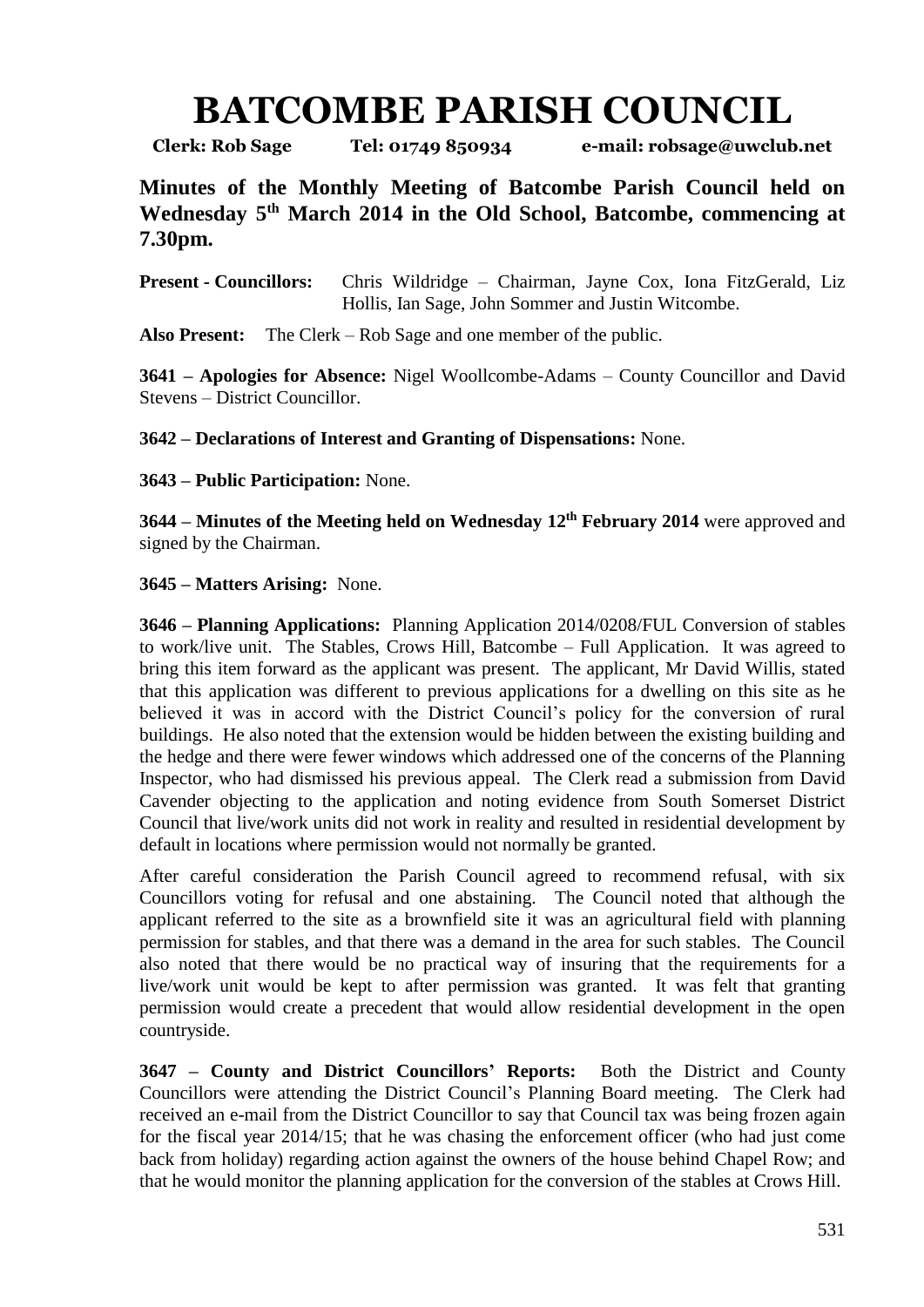**3648 – Footpaths and Highways:** It was noted that the closure of Quaperlake Street in Bruton had been postponed. Horsehill Lane and the road from Lower Farm to Pughs Bottom Farm would be closed on March  $17<sup>th</sup>$  for resurfacing.

Jayne Cox reported that the bridleway at Honeycliffe had been damaged by water. It was noted that the problem was between the point where the repair work had terminated and the swallow hole and water needed to be piped over about 100 yards. It was suggested that the contractor be asked to price the work needed and that the MBBA may be able to meet the cost. Jayne Cox was asked to keep the Rights of Way Area Warden informed of the possible solution. Jayne also noted that she had been asked to report that a car had blocked the top of Fry's Lane.

Justin Witcombe and John Summer reported that they had met with the County Council's volunteer co-ordinator and the volunteer from Wanstrow and they now had a strimmer, letters of authorisation and a map of the footpaths.

**3649 – Playing Field – Maintenance Report:** Iona FitzGerald and Floss Barnett-Howland had repaired the willow structures damaged by the sections falling from the pollarded Horse Chestnut tree. Jayne Cox reported that there were no real deterrents to moles who dig up to 40 inches deep. It was agreed to delay contacting the mole catcher until the Playing Field had dried up. It was also agreed that the rolling of the Playing Field would need to be left as the ground was waterlogged.

The Clerk reported that Bristol Water had contacted him as 50 cubic metres of water had been used since the last meter reading had been taken. Bristol Water had logged this as an unexplained event and not charged the Parish Council for the water.

Ian Sage and Justin Witcombe were thanked for installing a new wooden vehicle gate into the Playing Field. It was agreed to secure a scaffold board across the bottom of the gate to try to keep out dogs and Justin volunteered to do this. The gate needed painting with preservative and John Sommer volunteered to do this.

**Health and Well-being Grant:** Iona FitzGerald had applied for the grant but felt it was unlikely to be successful as the Parish Council had already received a grant for the Playing Field from this source. Iona had obtained a quote of £70 for refurbishing the bench and would apply for a grant that was available to restore historic furniture. She would also apply for a grant to put hooks in the Playing Field shelter.

**3650 – Planning Application Updates:** Listed Building Consent had been granted for the alterations to the Weavers House in Kale Street and the appeal to allow a tile roof on the replacement bungalow at Hedgestocks had been allowed.

**3651 – Review of Emergency Plan:** The Parish Council had adopted a Parish Emergency Plan for Batcombe in 2008, and the recent 42 hour power cut had revealed the need to update the Plan. Nick Sommer who had produced the original Plan for the Parish Council had offered to help update the Plan. The Chairman proposed a Working Party to update the Plan and this was agreed. The Chairman, Nick Sommer and Revd Mark Ellis were willing to be part of the Working Party.

**3652 – Review of Risk Management Policy:** An updated copy of the Risk Assessment and Management document had been enclosed with the Agendas. It was unchanged from previous years except for the addition of the need for inspections after public events in the Playing